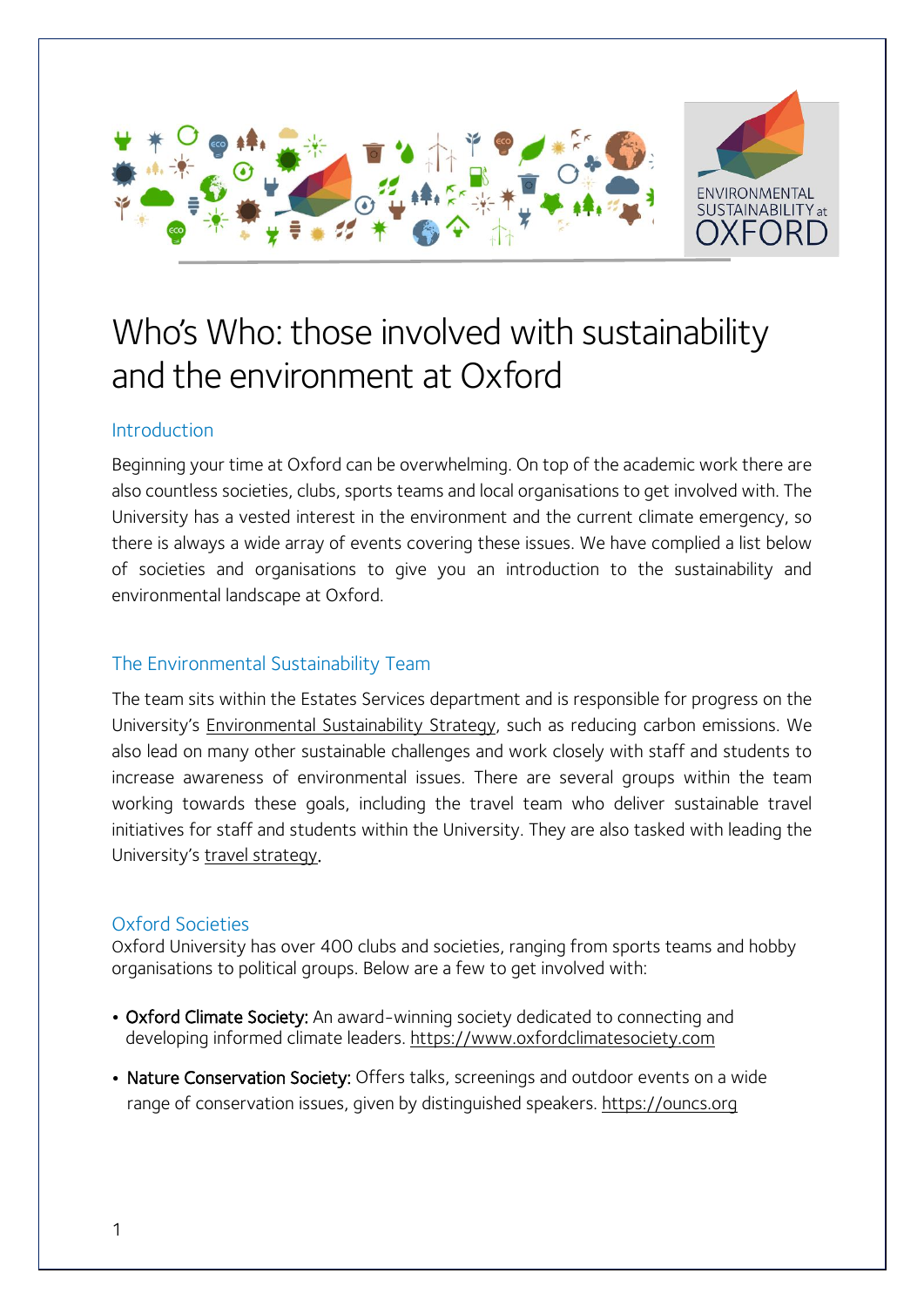- Oxford Waste Society: Set up in response to the global pollution crisis, this aims to find solutions to everything from fast fashion to food waste. <https://www.facebook.com/OxfordWasteSoc/>
- Oxford Sustainability Society: A student group that encourages sustainable lifestyles and actions at all levels of live in and around Oxford. <https://www.oxfordsustainability.co.uk/>
- Vegan Society: An organisation dedicated to spreading awareness of veganism, animal welfare, and other related issues across the University. <https://universityofoxford.wixsite.com/oxfordvegsoc>

## Citizen Science Projects

- Oxford Swift City Project: Run by the Royal Society for the Protection of Birds (RSPB), this is a project aiming to improve the outlook for Common Swifts (Apus apus) in Oxford, working to raise local awareness of the many ways that we can help these vulnerable birds. [https://www.rspb.org.uk/our-work/conservation/conservation-and](https://www.rspb.org.uk/our-work/conservation/conservation-and-sustainability/safeguarding-species/swiftmapper/case-studies/oxford-swift-city/)[sustainability/safeguarding-species/swiftmapper/case-studies/oxford-swift-city/](https://www.rspb.org.uk/our-work/conservation/conservation-and-sustainability/safeguarding-species/swiftmapper/case-studies/oxford-swift-city/)
- Oxford Plan Bee: An Oxford project to create a network of bee hotels across the city and Wytham Woods, improving habitats for cavity-nesting. <https://oxfordplanbee.web.ox.ac.uk/home>
- Wytham Citizen Science Bee, Butterfly and Wildflower walks: There are regular walks to monitor wildlife at Wytham Woods – keep an eye on the events page if you want to join one. [https://www.wythamwoods.ox.ac.uk](https://www.wythamwoods.ox.ac.uk/)
- Oxford Conservation Volunteers: A voluntary organisation that has been carrying out practical work conserving the wildlife and traditional landscape of the Oxford area since 1977. The group organises work parties every weekend. <https://www.ocv.org.uk/>

## Oxford based Organisations and Charities

- Oxford Hub: The Environmental Sustainability team works with the Hub to create volunteer projects with an environmental focus. This includes [OxUnboxed](https://www.oxfordhub.org/oxunboxed) which is a local refill shop. [https://www.oxfordhub.org](https://www.oxfordhub.org/)
- Wild Oxfordshire: A local charity taking a strategic approach to conservation in Oxford. They provide support and encouragement to organisations and volunteers, working together to help wildlife. [https://www.wildoxfordshire.org.uk](https://www.wildoxfordshire.org.uk/)
- OxClean: An initiative dedicated to keeping Oxford clean all year round, ensuring the city remains a pleasant place to live, work and visit. [https://www.oxclean.org.uk](https://www.oxclean.org.uk/)